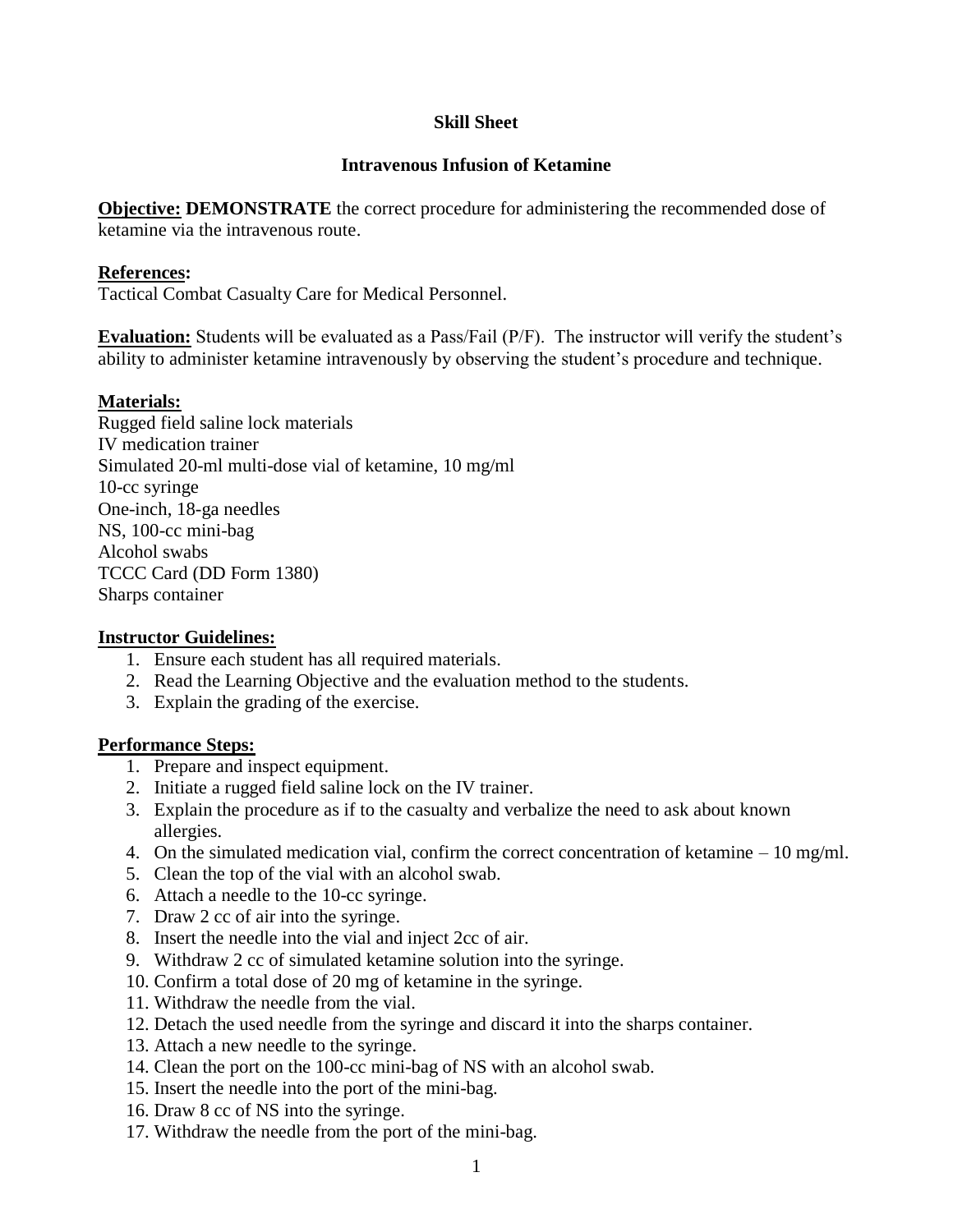18. Detach the used needle from the syringe and discard it into the sharps container.

- 19. Attach a new needle to the syringe.
- 20. Clean the injection port on the saline lock with an alcohol swab.
- 21. Insert the needle into the port.
- 22. Push in the 10 cc of diluted simulated ketamine solution over one minute.
- 23. Withdraw the needle from the port.
- 24. Discard the needle/syringe into the sharps container.
- 25. Verbalize observing the casualty for the desired clinical effect and adverse side effects.
- 26. Document medication administration on the TCCC card.

# **Administer Ketamine Intravenously**

| <b>Task</b>                                                       | <b>Completed</b> |                  |          |
|-------------------------------------------------------------------|------------------|------------------|----------|
|                                                                   | 1st              | 2nd              | 3rd      |
| Prepared and inspected equipment.                                 | P / F            | P / F            | P / F    |
| Explained the procedure to the instructor, in lieu of a casualty, | P / F            | P / F            | P / F    |
| and mentioned the need to inquire about known allergies.          |                  |                  |          |
| Assured correct concentration of ketamine.                        |                  |                  |          |
| Correctly diluted 2 cc of simulated ketamine solution (10)        | P / F            | P / F            | P / F    |
| $mg/ml$ ) in 8 cc of NS for a total dose of 20 mg of simulated    |                  |                  |          |
| ketamine in 10 cc total volume in the syringe.                    |                  |                  |          |
| Infused the 10 cc of simulated ketamine solution over one         | P / F            | P<br>/ F         | P<br>/ F |
| minute.                                                           |                  |                  |          |
| Verbalized observing the casualty for desired clinical effect and | P / F            | P / F            | P / F    |
| adverse side effects.                                             |                  |                  |          |
| Properly discarded needles and syringe.                           |                  |                  |          |
| Maintained aseptic technique throughout.                          | P<br>$\mathbf F$ | P<br>$\mathbf F$ | P        |
| Documented administration of ketamine on the TCCC card.           | F                | P<br>F           |          |

# **Critical Criteria:**

\_\_\_\_\_ Did not check for medication allergy.

\_\_\_\_\_ Did not properly mix the correct dose of ketamine in the syringe.

- \_\_\_\_\_ Did not infuse the contents of the syringe over one minute.
- \_\_\_\_\_ Violated aseptic technique.
- \_\_\_\_\_ Did not properly dispose of needles and/or syringe.

# **Evaluator's Comments:**